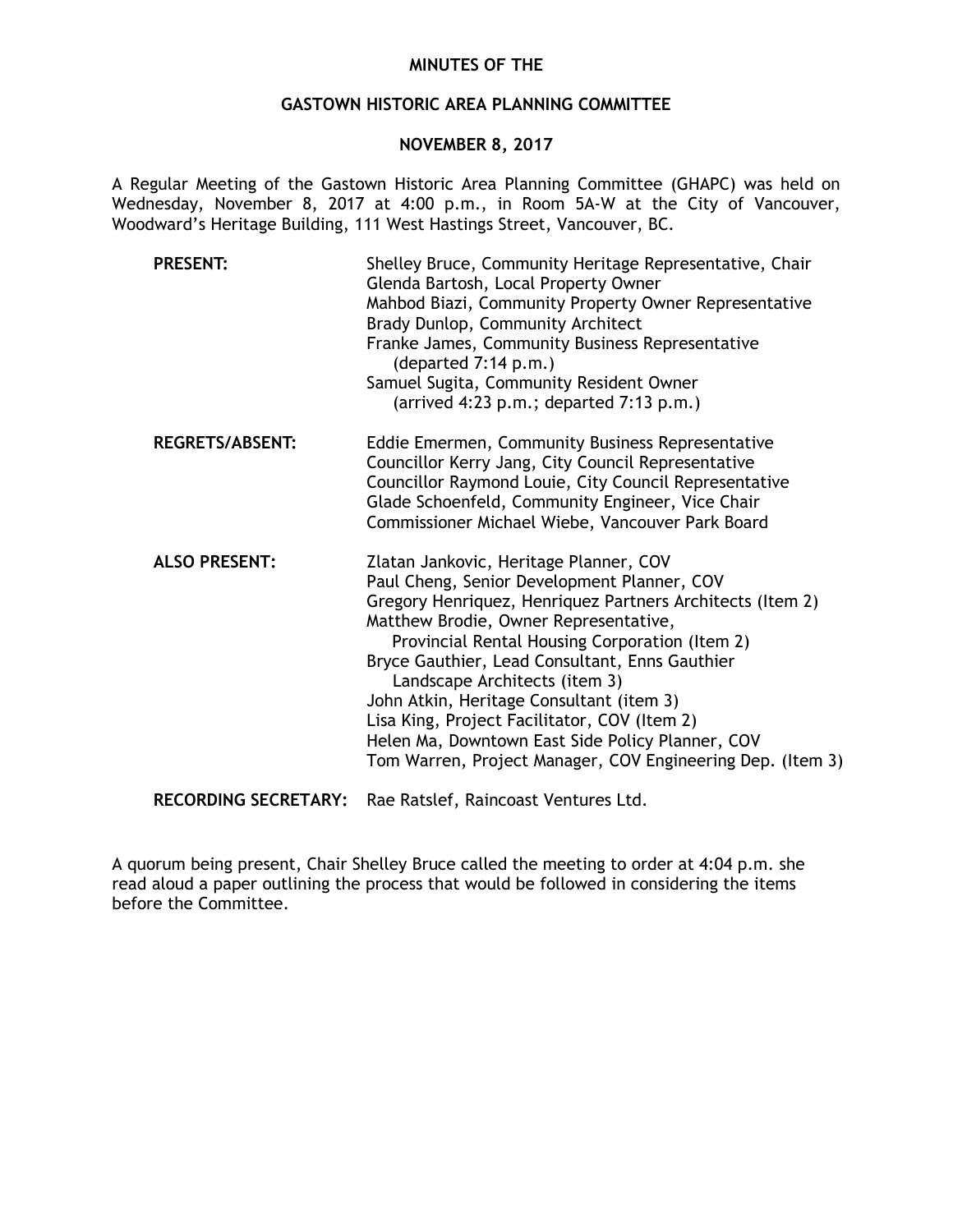### **1) Adoption of Agenda and Minutes**

MOVED by Mahbod Biazi AND SECONDED by Glenda Bartosh

THAT the Minutes of the Gastown Historic Area Planning Committee (GHAPC) meeting held July 19, 2017 be approved with amendment to page 2, paragraph 6, to insert "of seismic retrofitting" following "financial burden".

## CARRIED

The Agenda for the Gastown Historic Area Planning Committee (GHAPC) meeting scheduled November 8, 2017 was accepted as circulated.

## **2) 33 W. Cordova Street – DE419722 Stanley Hotel VHR "B", M and New Fountain Hotel VHR "B", M**

Zlatan Jankovic, Heritage Planner, introduced the proposal to develop a 10-story mixed-use building with retail on the ground floor, restaurant use on the ground floor and the basement, and 80 secured non-market rental units and 62 market rental units.

Paul Cheng, Senior Development Planner, advised that in its first review of this application there was particular concern about the massing, which has been reduced but does have some implications for Blood Alley, as well as the Stanley and New Fountain buildings.

With reference to an overhead presentation titled "GHAPC Review - 33 W Cordova Street", Gregory Henriquez, Henriquez Partners Architects, discussed site history, heritage, existing site conditions, 2016 submission renderings, heritage streetscape, summary of changes relative to massing and form, heritage façade, floor alignment, compatibility with Gastown, reduced shadow impact, and materiality.

4:23 p.m. Samuel Sugita arrived at the meeting.

The Heritage Consultant offered comments on heritage elements of the proposal, and noted the applicant's commitment to working with the design team to address heritage elements.

BC Housing representative indicated that BC Housing is replacing 80 units of SRO with 80 selfcontained units. The model is designed for tenants at social income assistance rates. The market component has been reduced from 134 to 62 units, which along with the delay in securing funding and increased construction costs, has meant BC Housing has had to secure an 40% of grant funding, with West Bank providing some contributions as well. Although there was interest in more market housing, the limitations on this site resulted in the adjusted program and design.

Staff and the applicant received comments and responded to questions regarding: the storefront design; use of white brick; set back of the higher level; loss of heritage density bank; façade facing Blood Alley; rationale for tearing down the existing wood frame buildings; plans for addressing seismic retrofitting; distinction in materiality between the lower and upper levels; lack of interior heritage value; reuse of materials at Trounce Alley; two-storey glass amenity area; separation of amenity spaces; implications of the design for the neigbouring site; HA2 guidelines relative to design of awnings; confirmation that the entire site will remain on the heritage register; inability to find a use compatible with the buildings;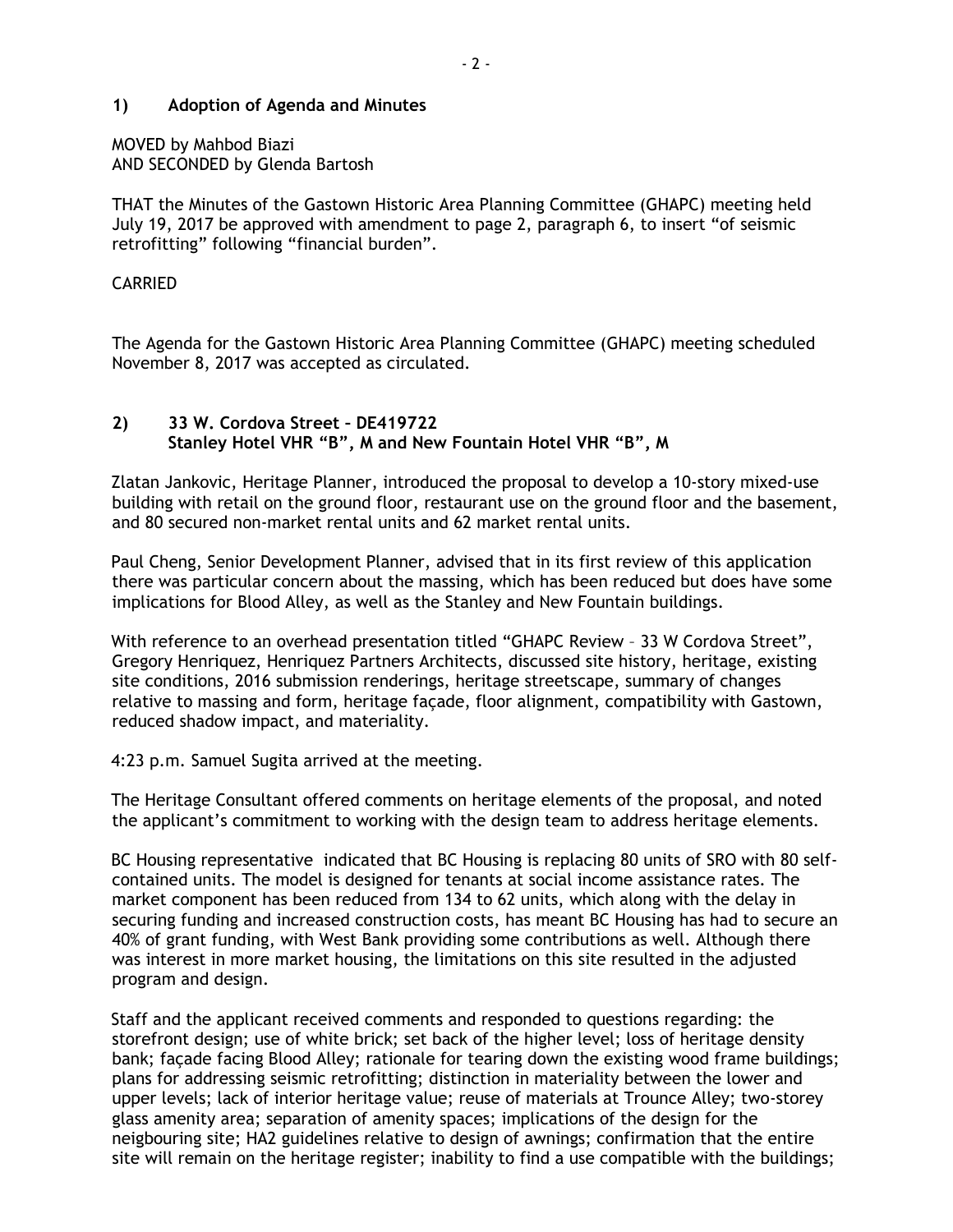minimal revisions to the conservation plan since the prior presentation; retention of original window frames retrofit with new windows; tools available to clarify the interpretation of density and height on HA2 sites; economic realities of the location; next steps in the review process; request for a height relaxation; historically the city has not provided grant money to other public bodies.

MOVED by Samuel Sugita AND SECONDED by Brady Dunlop

THAT, with regard to the proposed development for 33 W Cordova Street – DE419722, the Gastown Historic Area Planning Committee (GHAPC):

- a) Acknowledges the work of the project team over the last 18 months and the significant improvements to the design of the new construction including the social housing component
- b) Supports the proposal's application to the Heritage Façade Rehabilitation Program
- c) Voice regret over the demolition of two designated heritage buildings
- d) Encourage the heritage consultant to continue their close coordination with the design team to ensure the calibre of the heritage conservation is as high as possible
- e) Note its appreciation for the reduced volume and massing and encourage further exploration of design to keep with the intent of the HA-2 guidelines and the historic context of the National Historic Area
- f) Encourage closer examination of cladding materials, window configuration, the application of the cornice, and a much more contextually appropriate response to the new heritage storefronts
- g) Encourage more definition to the Trounce Alley lower façade to reflect the original scale of the building.

### CARRIED

(Glenda Bartosh and Shelley Bruce voting in opposition)

# **3) Blood Alley Square and Trounce Alley Redesign Update**

Paul Cheng, Senior Development Planner, introduced the City of Vancouver's plans to redesign Blood Alley Square and Trounce Alley.

Bryce Gauthier, Lead Consultant, Enns Gauthier Landscape Architects, provided an overhead presentation during which he discussed the key objectives, guiding design principles, current condition; rehabilitating, repurposing and restoration efforts; public engagement; tree management strategy; engagement of KWL to undertake a comprehensive waste management strategy; factors driving the design; stewardship guiding principles.

John Atkin, Heritage Consultant, discussed the history of Trounce Alley; applying heritage principles to design elements.

Staff and the applicant received comments and responded to questions regarding: potential to incorporate archival imagery and photographs of the graffiti in the design; and life expectancy for trees and succession plan.

7:13 p.m. Samuel Sugita departed the meeting.

7:14 p.m. Franke James departed the meeting.